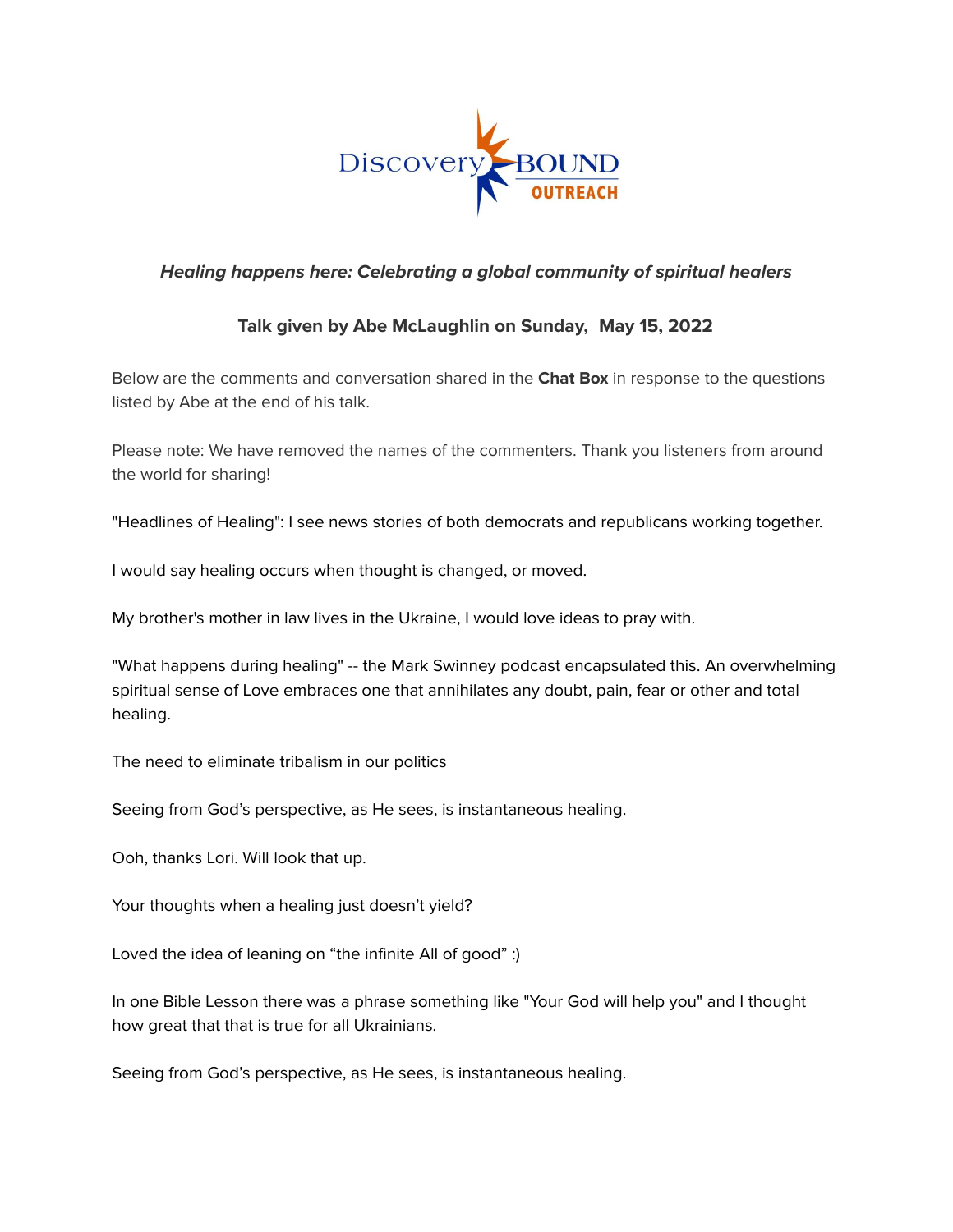Please continue to do the work you are doing and can you share the story of Mrs, Eddy and the Russian War with Japan—some of the details you shared today were very inspiring in praying for the peaceful resolution to the War with Ukraine.

"In supporting others..." Consistently though modestly individuals, those truly seeking spiritually, are calling with tons of questions. A few have not even purchased "Science and Health". A few hadn't discovered www.christianscience.com yet. What's astounding is it is so evident that the direct answers to their questions are in the above mentioned textbook. Completely. The most recent callers were so receptive to locating and connecting with a local Christian Science church in their area.

I am working on not having warlike thoughts to reduce conflict in the world.

## That was great!

My prayers leaning on the sustains helps me to acknowledge always that God created good. That is my first approach then to there is nothing that God cannot do. He is our constant source.

This talk is both very grounded and inspiring. Thank you for your Christlike expression in its delivery, Abe.

And I don't want to miss saying that I found this talk so sincere, genuine, humble and helpful!

I like how one of the hymns in our Supplement says, "Home is the consciousness of good which holds us in its wide embrace." Safety, home, and peace we take everywhere - even in the Ukraine - because those qualities come from God and so dwell permanently in thought and can't be touched by circumstance.

The idea that you mentioned - that God is Principle, love. I was confronted by a scary health situation and I really prayed to understand that I could be loved and cared for by a Principle, the God that MBE talks about in S&H – God without human form of any kind - but as the creative Principle of everything real and lasting. I became really comfortable with this God and this intense search for God that is not as an entity or body was a turning point. The healing was complete within a week of this understanding.

Also if this talk could be even more widely shared again and again with more of the Global community wha a blessing and inspiration for us all!

I love all the ideas thank you

I would describe what happens during healing as a peaceful sense of Love's ever-presence—perfect Love casting out fear… So much inspiration, and understanding man's relation to God in a whole new, beautiful way.

So good,Jeni, thank you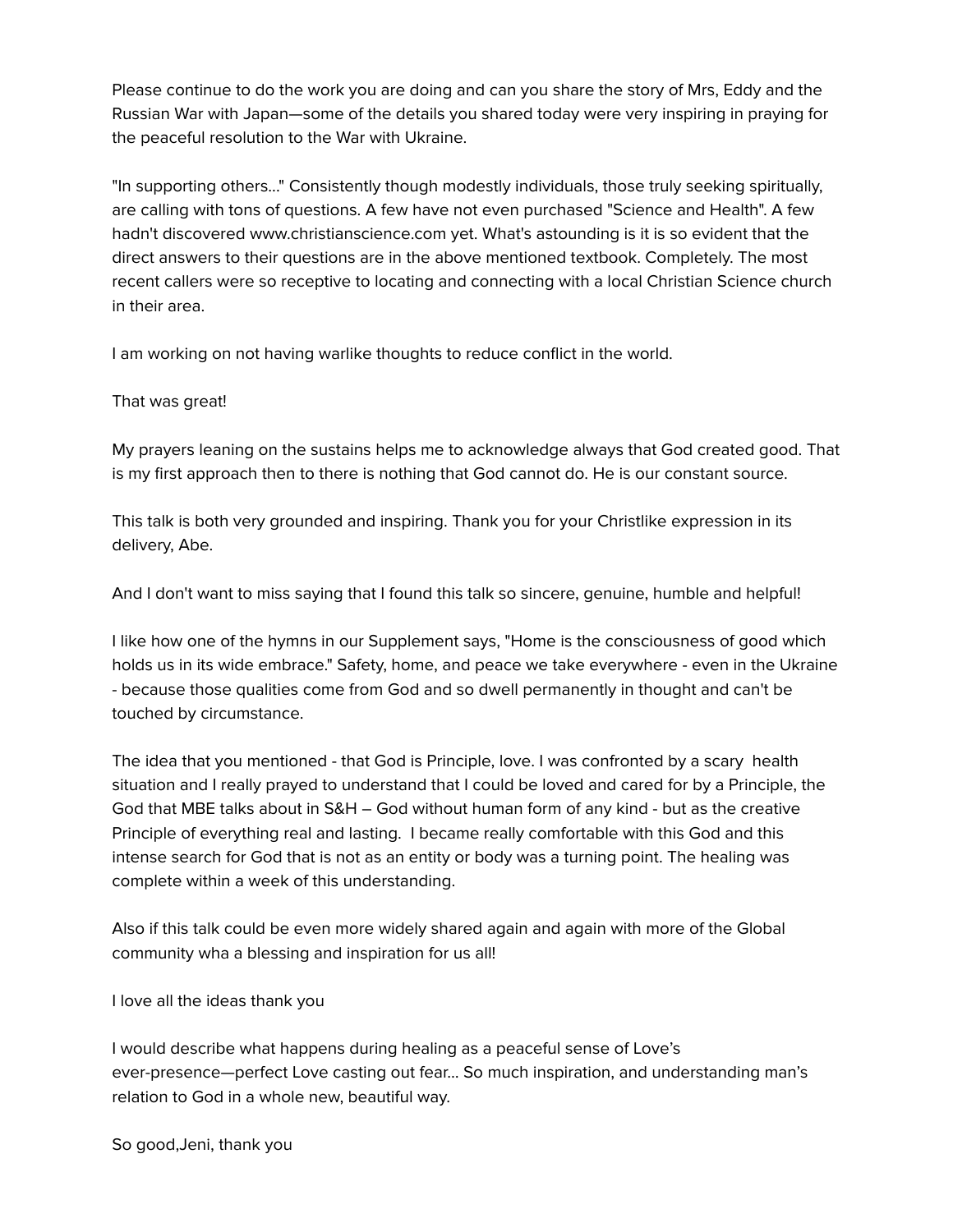Very true Lindsey. thanks.

Praying with hymns is a great idea

Years ago (in the sixties when I was in high school) a practitioner shared with me a comment from a friend of hers who had been on the Bible Lesson at one time; the comment was in regard to a remark on how the Bible Lessons so often were spot on to handling current issues in the world to which this person answered (my paraphrase) that it was the other way around, that the Bible Lessons were stirring human thought and bring to the surface what needed handling.

Bible Lesson Committee, sorry

I have had so many outstanding healings. Through practicing gratitude for decades and also actively practicing spiritual intuition (openness, listening, hearing, and following the guidance received), I have gained what I call "a knowing" which is absolute confidence and trust that healing is inevitable. This helps me so much when healing is needed. I never doubt that it is taking place, that I or the person I am praying for, is already whole and complete now. This is actually a joyous recognition of God's active presence in any situation. I am so grateful.

Love that peaceful sense. Thank you Abe. This is what the publications and all our resources gives to us through Divine Love

Thanks Linda and Marguerite

What happens during healing » replacing fear with Love - I have had healings in thought. One quick healing for me happened during a cave exploration trip… singing Shepherd Show me how to go, with my counselors, eased my fear and I went forward happily… looking back there was nothing to fear.

"Nothing to fear" -- so crucial to healing.

Thank you Abe for your stories! I loved the one about your dog. I am currently working through a healing with my cat's injured nose, and found new inspiration in that story. She will be back chasing string around the house sooner than we know! I love what some other people are saying too about the expectation of healing. As Linda said, "a confidence and trust that healing is inevitable." Thanks Linda!

The Ukraine won the Eurovision Song contest, so they will host it in 2023, prayers for that will be able to!

I loved the idea of thinking about the church resources like CSPS being a global support group for spiritual healing.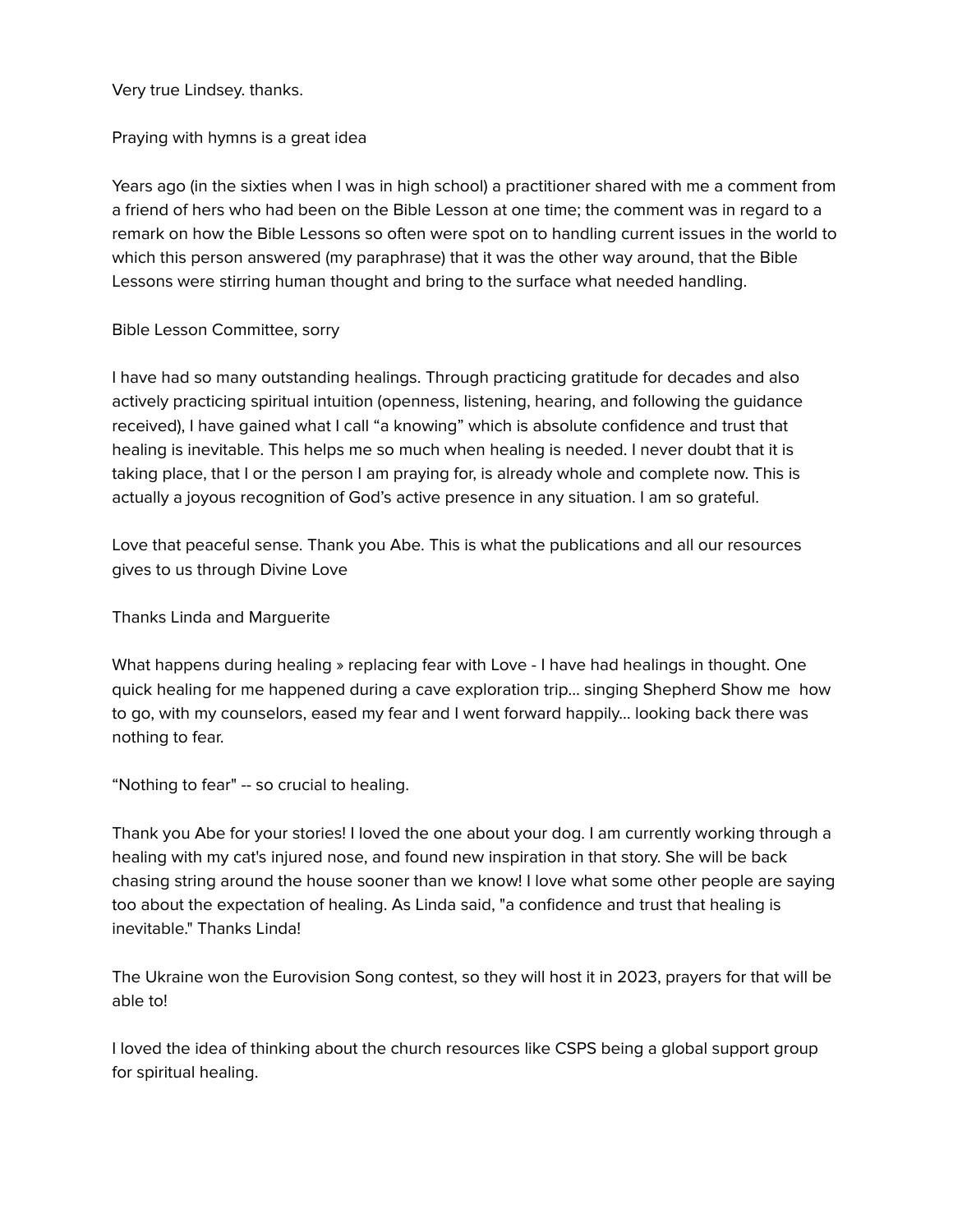…I like the similarities between yield and merge. Where our Leader talks about "emerge gently." When I've gotten frustrated with a delayed healing, it's often easy to beat myself up for not being "a better healer" but I lift thought above personality and know God is the healer and His work is done!

I loved your talk Abe! Very inspiring! I love working with this passage from MW: "God is All, and by virtue of this nature and allness He is cognizant only of good. Like a legislative bill that governs millions of mortals whom the legislators know not, the universal law of God has no knowledge of evil, and enters unconsciously the human heart and governs it."

("THY WILL BE DONE" Miscellaneous Writings 1883–1896, Mary Baker Eddy, p. 208:5)

Not sure if this is the Mark Swinney audio mentioned earlier, but here's at least a related one: [https://sentinel.christianscience.com/sentinel-audio/audio-chats/spiritual-healing-more-than-a-mat](https://sentinel.christianscience.com/sentinel-audio/audio-chats/spiritual-healing-more-than-a-matter-of-faith) [ter-of-faith](https://sentinel.christianscience.com/sentinel-audio/audio-chats/spiritual-healing-more-than-a-matter-of-faith)

Many of the healings in the last chapter of Science and Health, Fruitage, reference turning from the problem to being absorbed with the Truth being revealed. That turning, being absent from the body and present with the Lord, is often experienced while healing is happening.

Thanks Evan and John. (And thanks to John for helping to make some of our CSPS resources!)

Forgiveness, Grace and humility is necessary. So much of our fears are taken down with humbleness of love for all of God's children

By the way, here's the article about Sydney: <https://sentinel.christianscience.com/issues/2007/7/109-30-31/back-to-chasing-balls>

Very nice, J. Thanks.

"…….safe in Science" came to me from My and broke a very serious case of covid after almost two weeks of lying on a bed. Also open to being free for Spirit's eternal Reality and power and not just to be able to walk to attend my daughter's wedding.

When your dog got squished did mortal mind ever try to tempt you into thinking it was the other dogs fault and if how did you treat that/Beckett

Just to be sure everyone can see this from Ginny: "…….safe in Science" came to me from My and broke a very serious case of covid after almost two weeks of lying on a bed. Also open to being free for Spirit's eternal Reality and power and not just to be able to walk to attend my daughter's wedding.

Thanks, Beckett. We loved Tumbo so much, and he was such a good-natured dog that it was easy not to blame him.